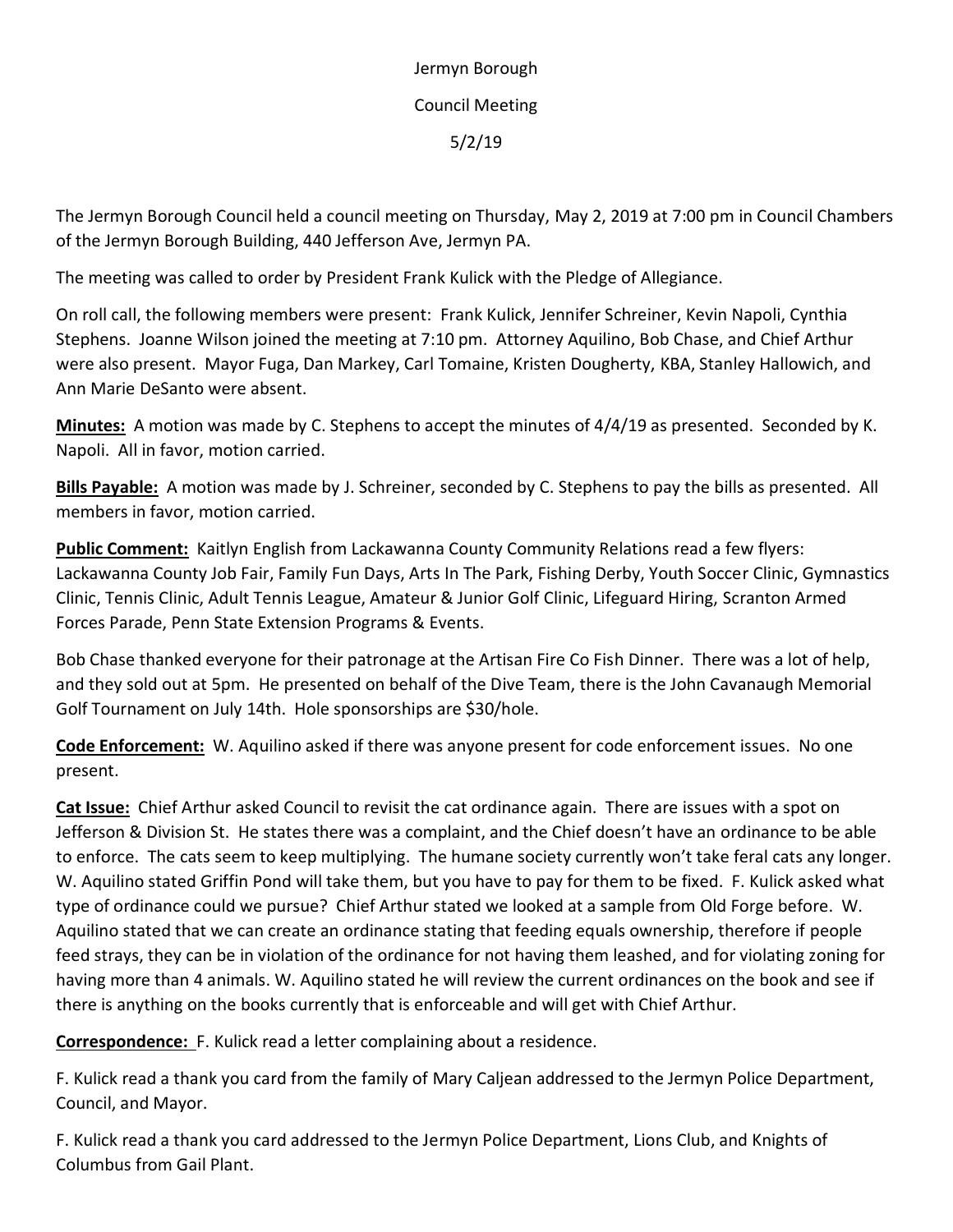F. Kulick read a letter from Griffin Pond Animal Shelter advising 2018 Jermyn numbers, and asking for monetary support. 7 cats and 18 dogs were reported delivered to Griffin Pond in 2018. Chief Arthur stated those numbers seem high, because the PD doesn't take dogs there very often; their owners usually show up for them within an hour or so. F. Kulick stated there's currently no money budgeted for Griffin Pond, but we can look at that in the future.

F. Kulick read another letter from the Wally Gordon Community Singers regarding a performance on 5/5/19.

He also read a letter from Adams Cable about increasing rates.

## **Business Permit Application Review:** D. Markey is absent. F. Kulick stated we will table.

**Chickens:** F. Kulick advised all council members were sent the draft of the chicken ordinance. F. Kulick asked to eliminate side yards. B. Chase stated that the ordinance looks good; it is well written, and has everything he'd like to see in there from a zoning standpoint. He stated that chicken coops should be exempt from accessory structures in the zoning ordinance. K. Napoli suggested dropping the maximum number of chickens from six to four. B. Chase stated he wasn't sure if there is anything in there about selling eggs. K. Napoli stated there is. F. Kulick explained that once this is approved tonight, it needs to be advertised, the ordinance will be available for inspection at the borough office, before it is voted on and carried out. Karen Bevan asked if they are allowed to purchase chickens and keep in their house until the ordinance is passed? W. Aquilino stated no. K. Napoli made a motion to advertise the ordinance to allow chickens in Jermyn, with the maximum number of chickens being four, and being kept in rear yards only. Seconded by C. Stephens. All members in favor, motion carried. W. Aquilino asked B. Chase what happens with chickens in the winter. B. Chase stated people customarily put a heat lamp in the coop.

**Alleyway Update:** F. Kulick asked K. Napoli if we know what alleyways will be done yet. K. Napoli reported that besides Johnson Ct, we're still waiting for estimates. Basil Kleha stated they started on Davis Ct and it's looking good. J. Wilson stated she received a complaint regarding the section of Davis Ct between Lackawanna & Maple streets. The alleyway itself is ok, but vehicles are bottoming out at the entrances.

**Public Comment Continued:** Kathy Vosburg from 208 Division St addressed council about the cat situation. She states she is working with someone Baby Jack's Rescues. The cats are being trapped, neutered, and adopted. She states she's tired of being threatened. She's done everything she can do by herself to get rid of this problem. She states there are rumors floating around town to have people putting antifreeze in the food and shooting the cats, as long as they don't get caught. She stated there are two other problems on Division St. She stated someone took out the stop sign, and the potholes are so bad in the alleyway, people bottom out. She also stated when she moved here, she had a Jermyn address, now she has a Mayfield address. Can anyone explain that? She was told she lives in Jermyn, and should have a Jermyn address. She stated when someone lived in one of the houses near her, they left all the cats when they moved out.

J. Schreiner asked if we can make Division St a one way? J. Wilson advised that Division St. is a state road from Washington to Depew. K. Napoli suggested D. Markey speak with Phyllis from Mayfield to determine who owns the road and what we can do about it.

**Garbage Contract:** W. Aquilino stated D. Markey and himself have reviewed bid specs and additions to specs for 2019, and should be ready to go out for bid by next meeting.